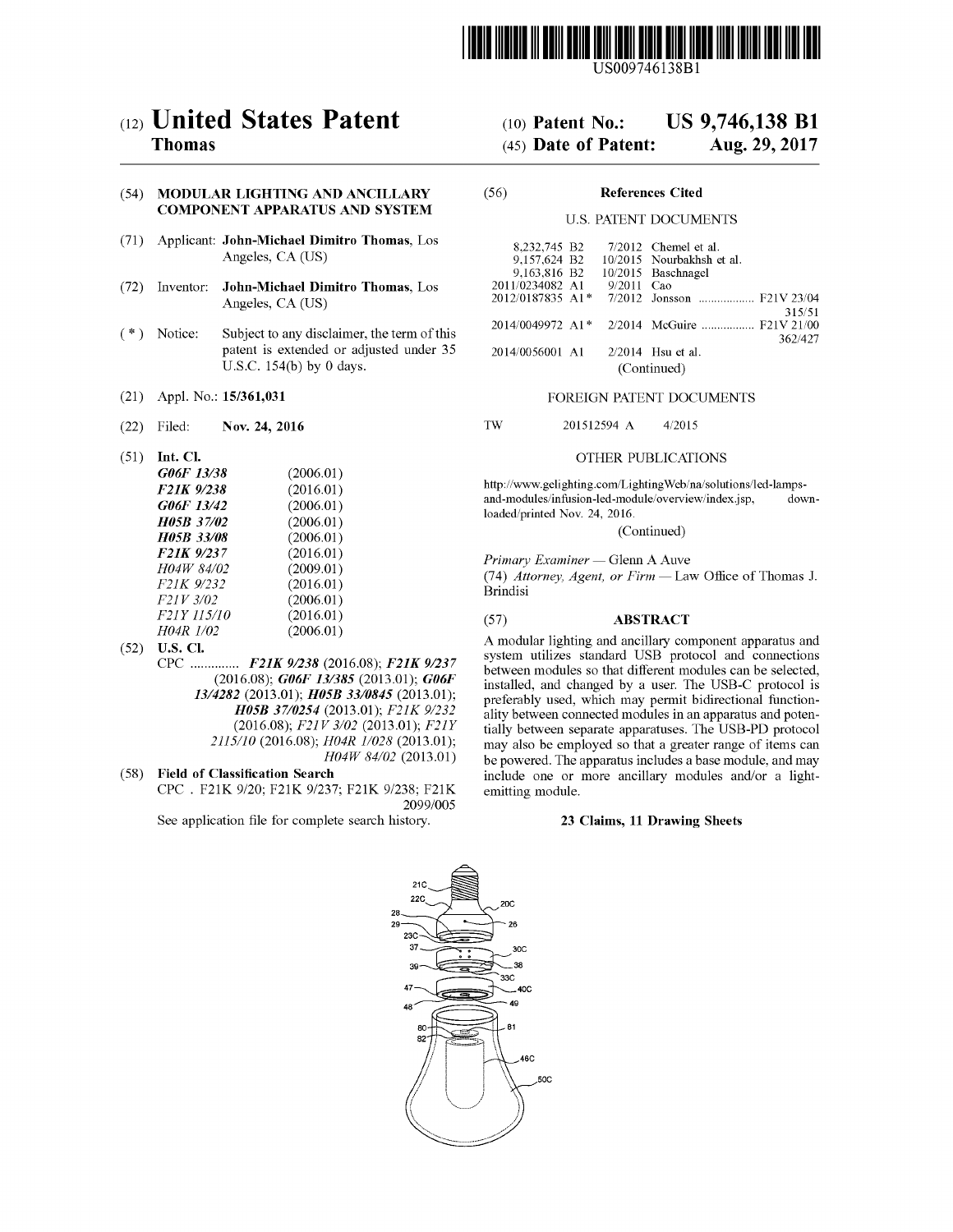### (56) References Cited

### U.S. PATENT DOCUMENTS

|  | 362/294                                                  |
|--|----------------------------------------------------------|
|  | 2014/0265836 A1* 9/2014 Nourbakhsh  F21V 23/06<br>315/71 |
|  |                                                          |
|  | 315/51                                                   |
|  | 2017/0108203 A1 <sup>*</sup> 4/2017 Habchi  F21V 23/009  |

### OTHER PUBLICATIONS

GE Data Sheet—Infusion LED Module Application Guide | 66450, downloaded from http://www.gelighting.com/LightingWeb/na/solutions / led - lamps - and - modules / infusion - led - module / overview / in dex.jsp on Oct.  $\beta$ , 2016.

\* cited by examiner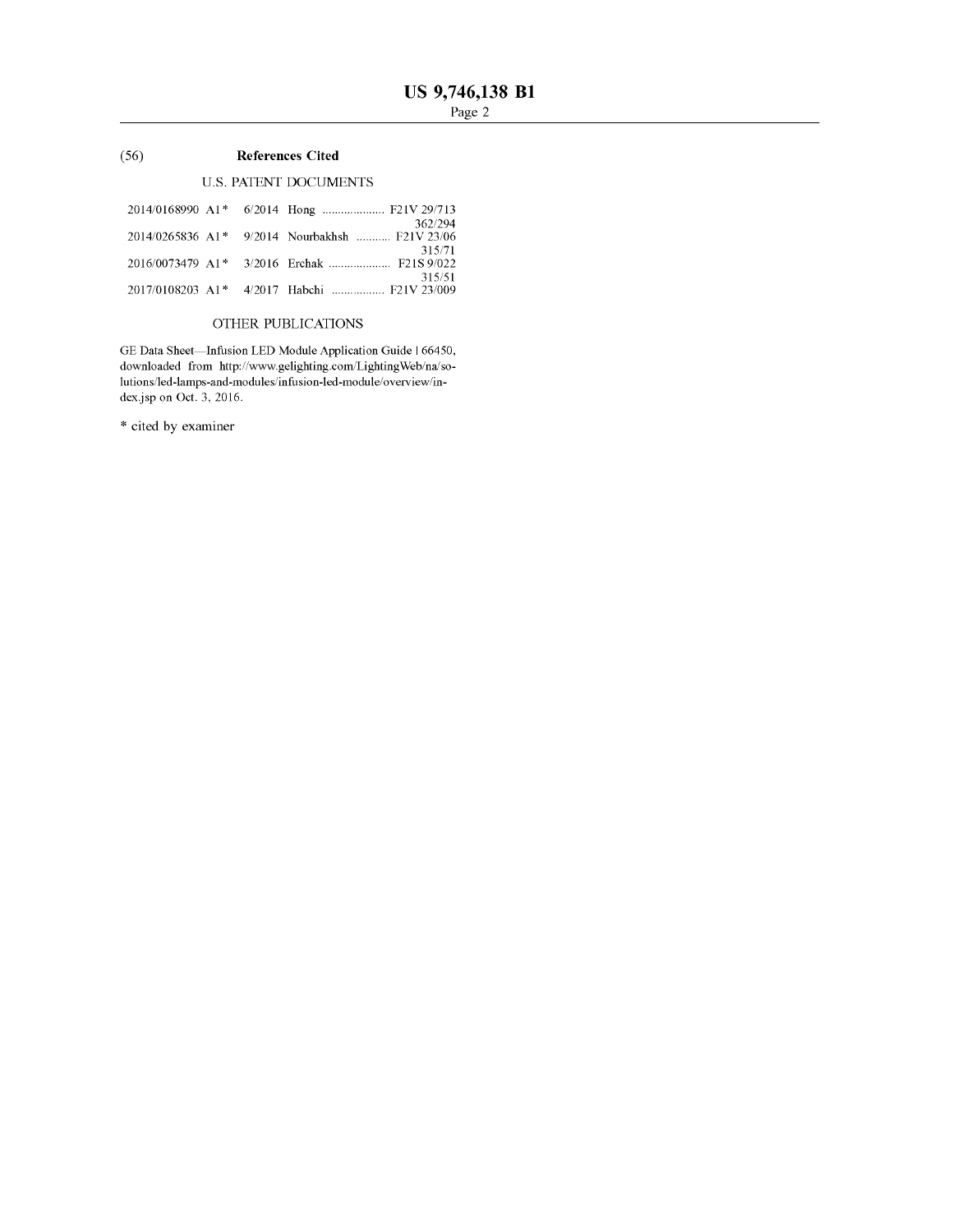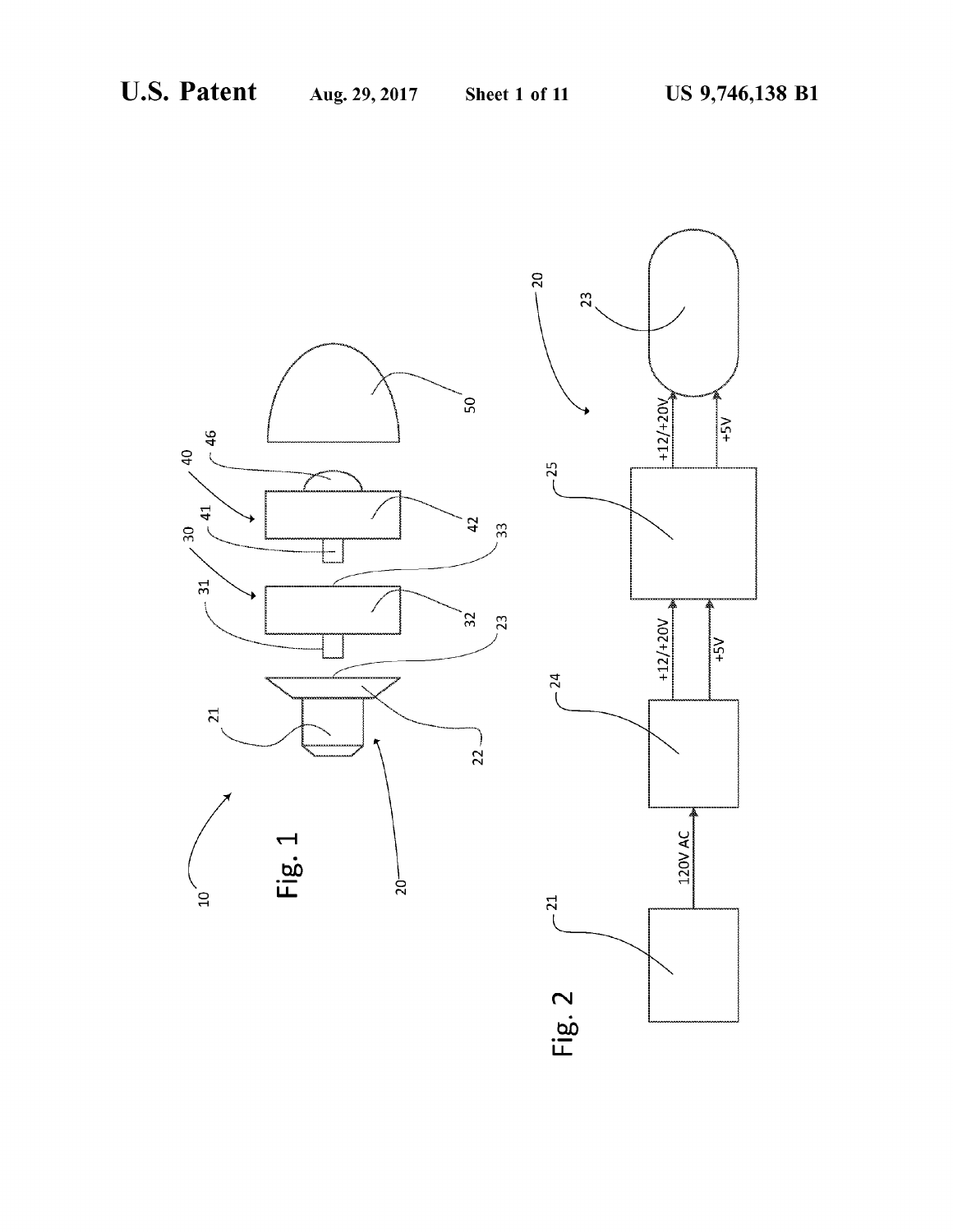

Fig .3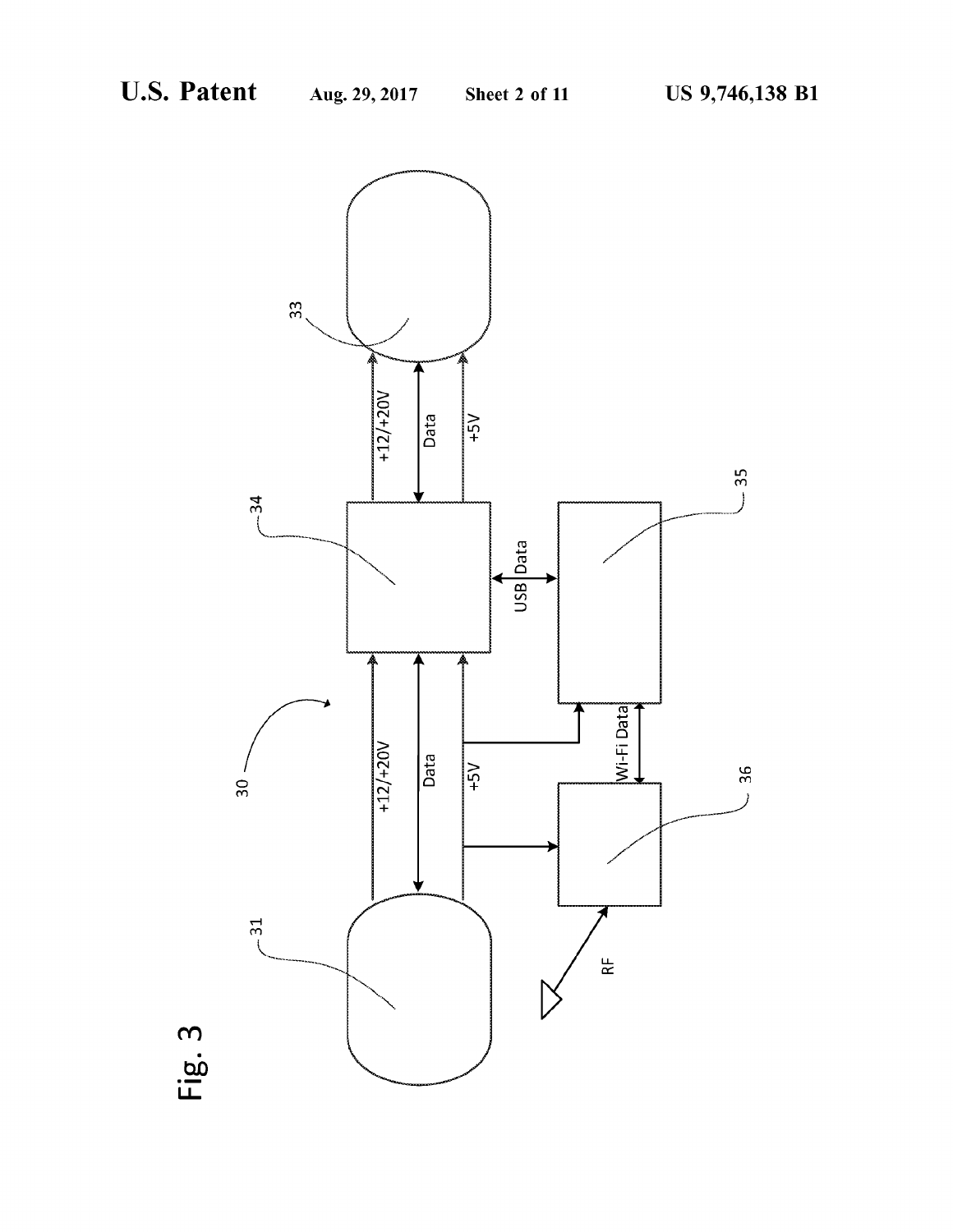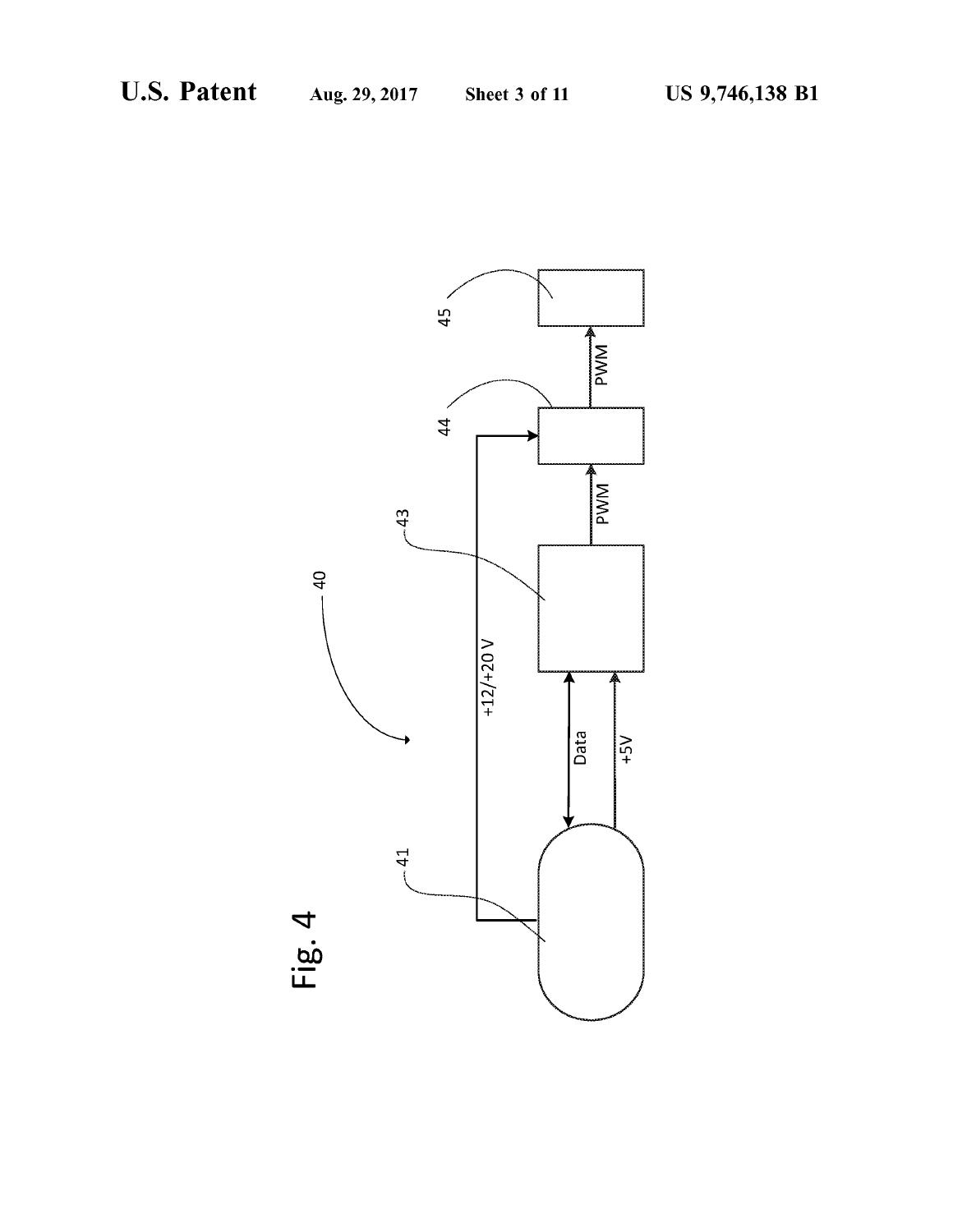

Fig .5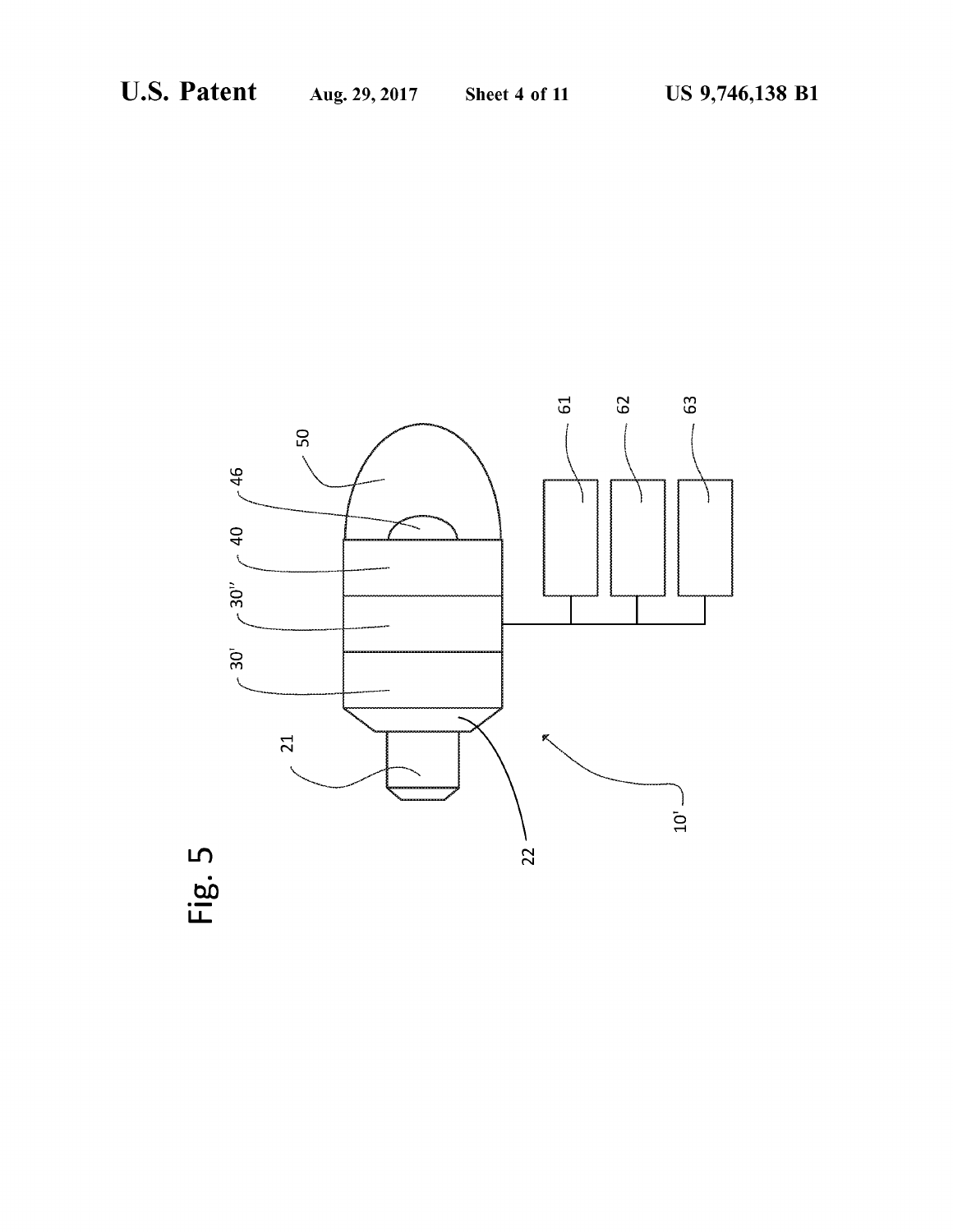

Fig .6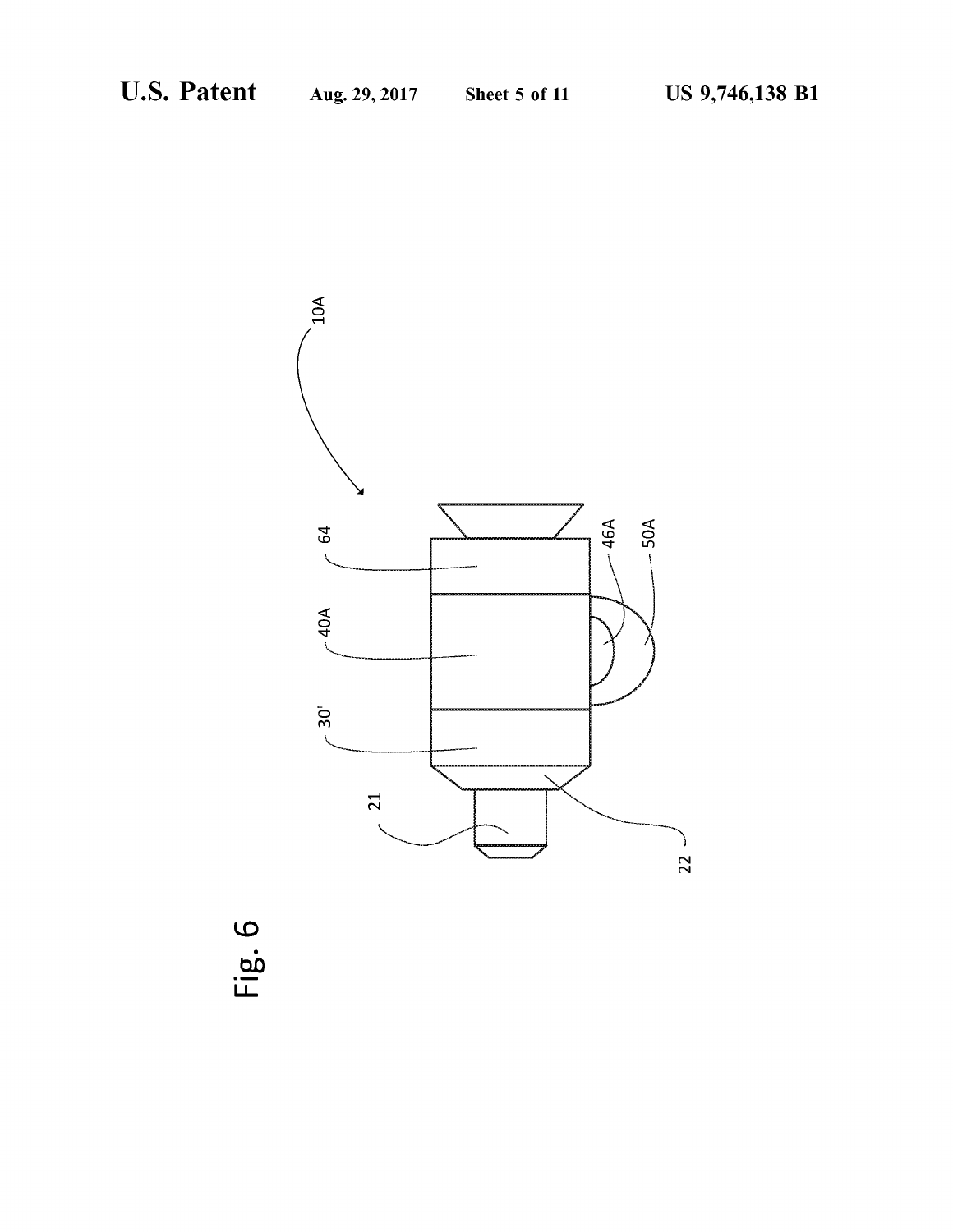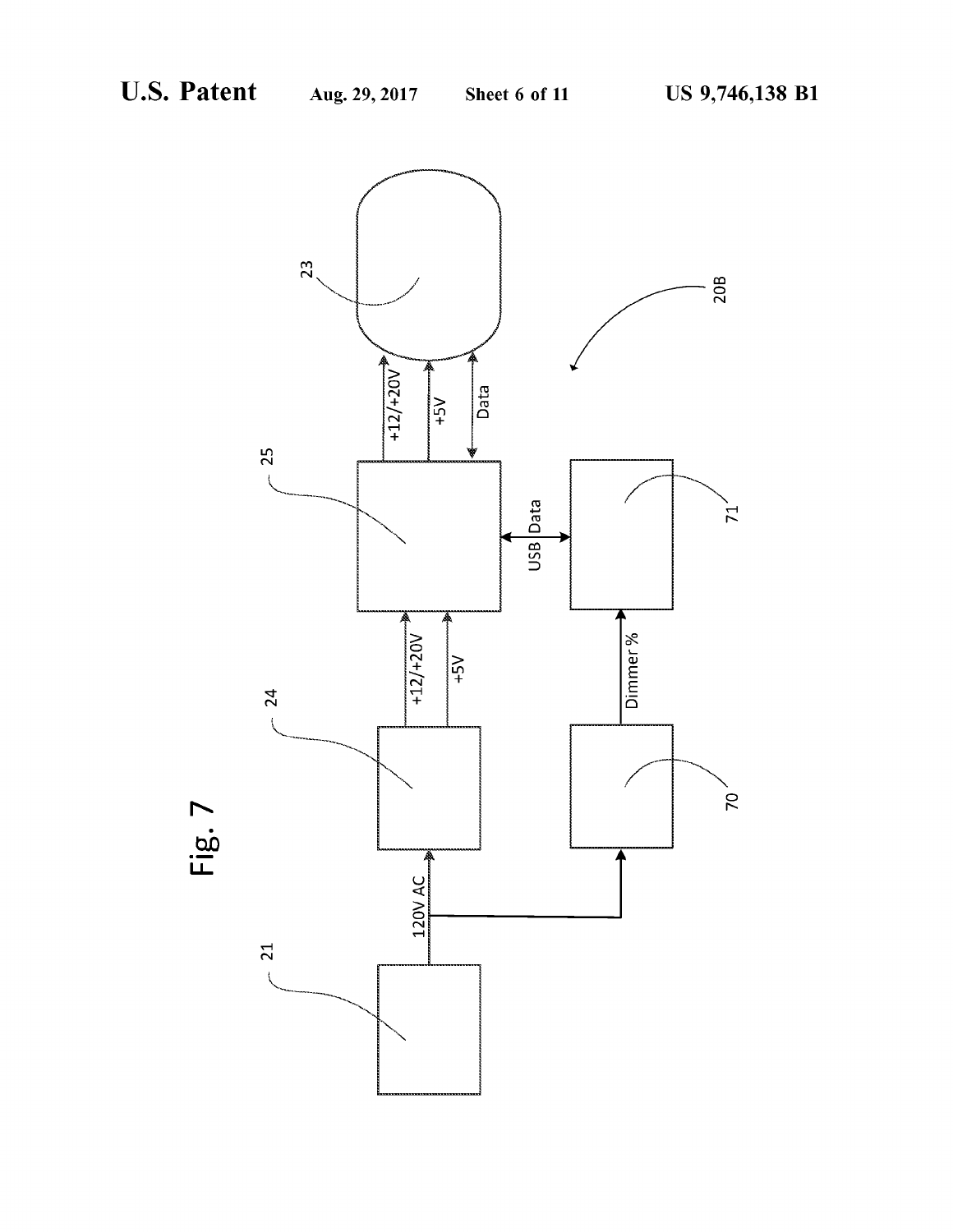

**FIG. 8**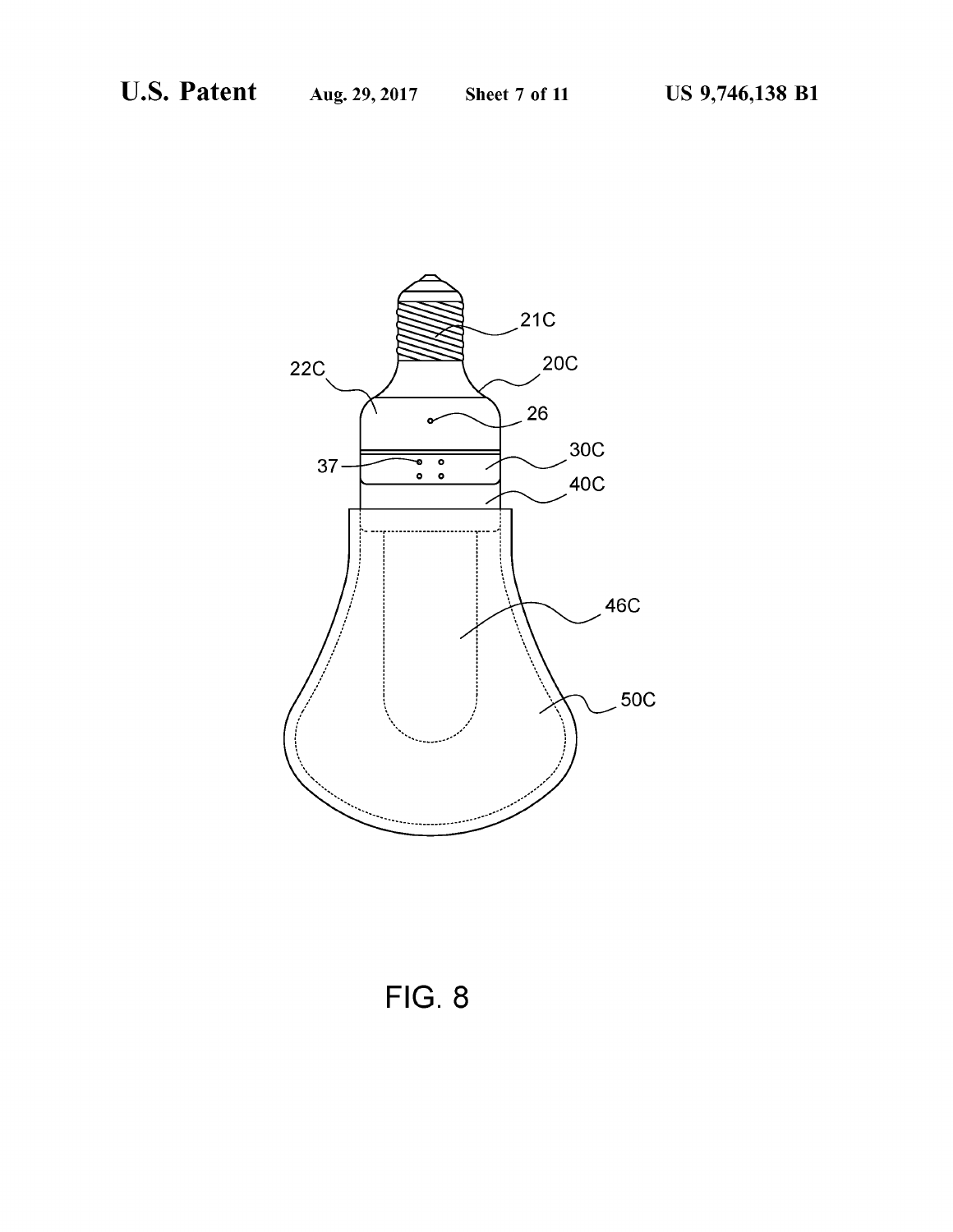

**FIG. 9**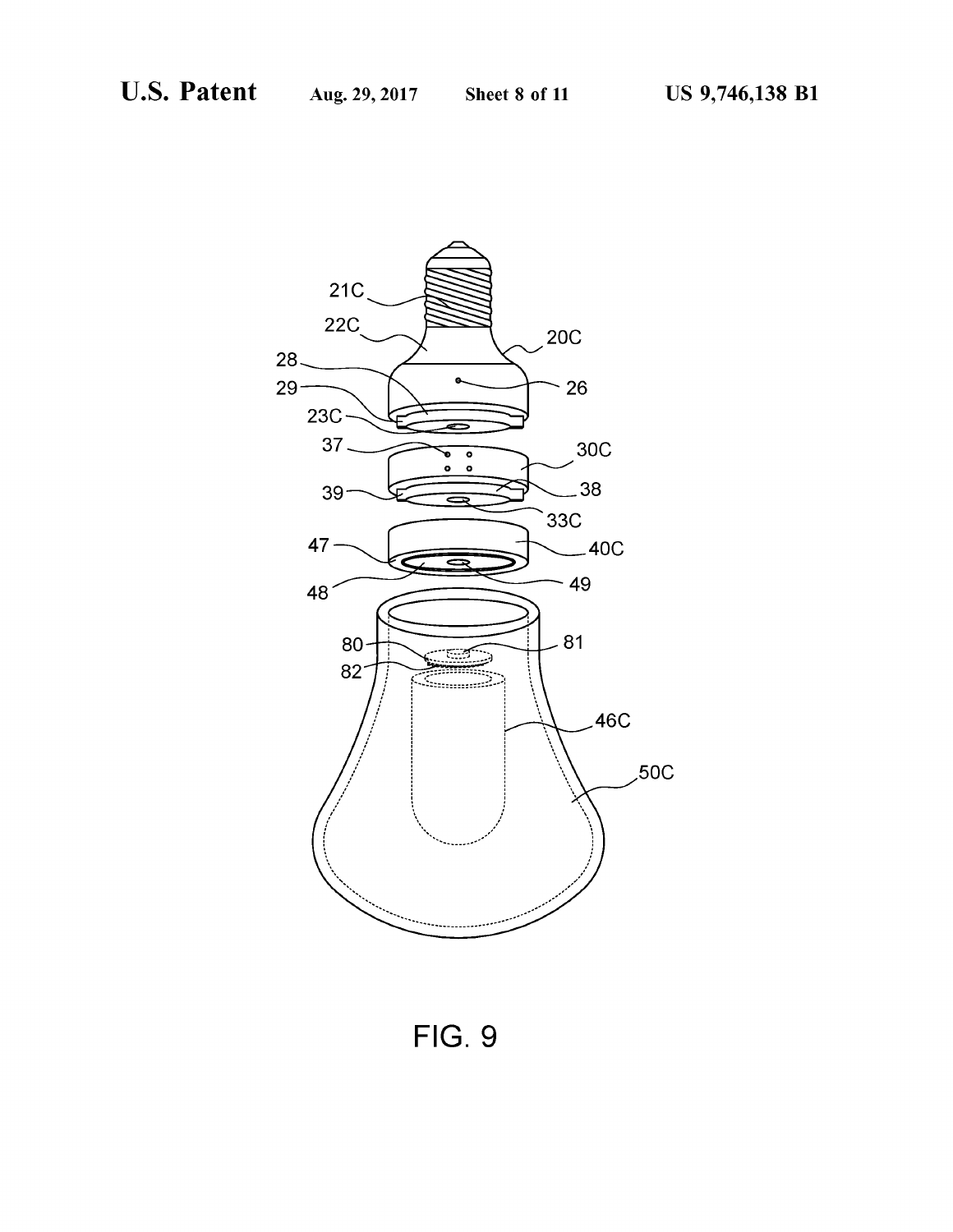

**FIG. 10**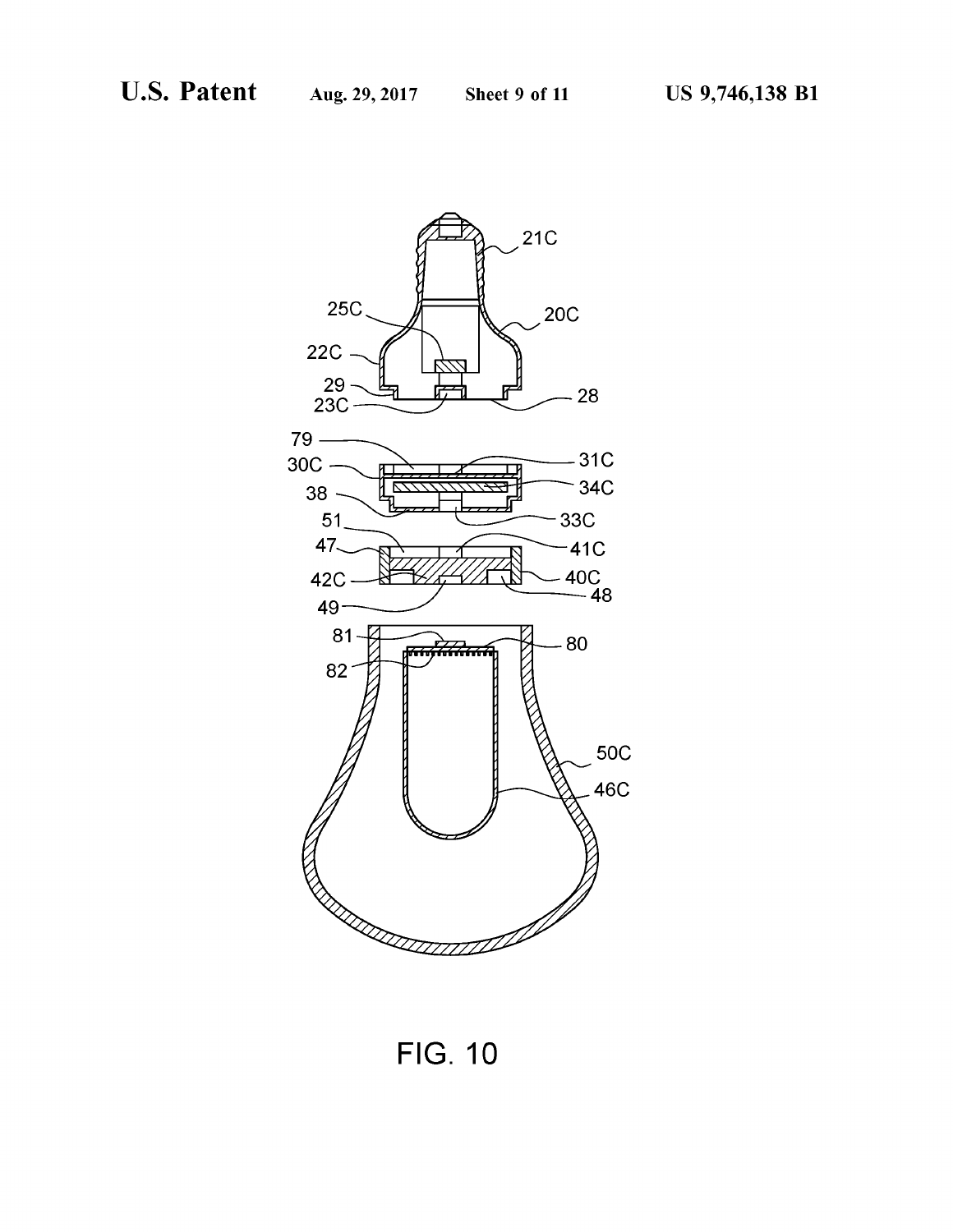

**FIG. 11**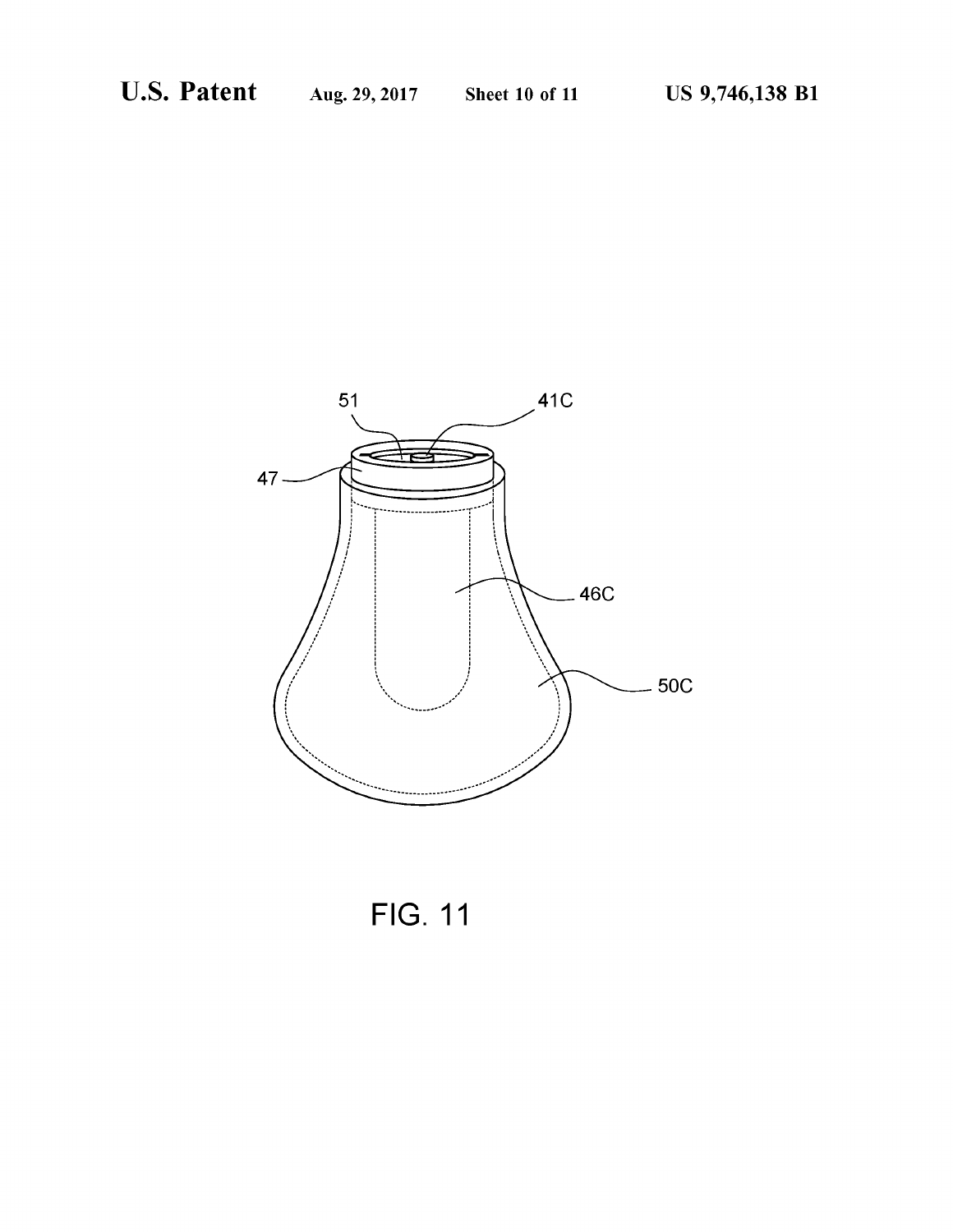

**FIG. 12**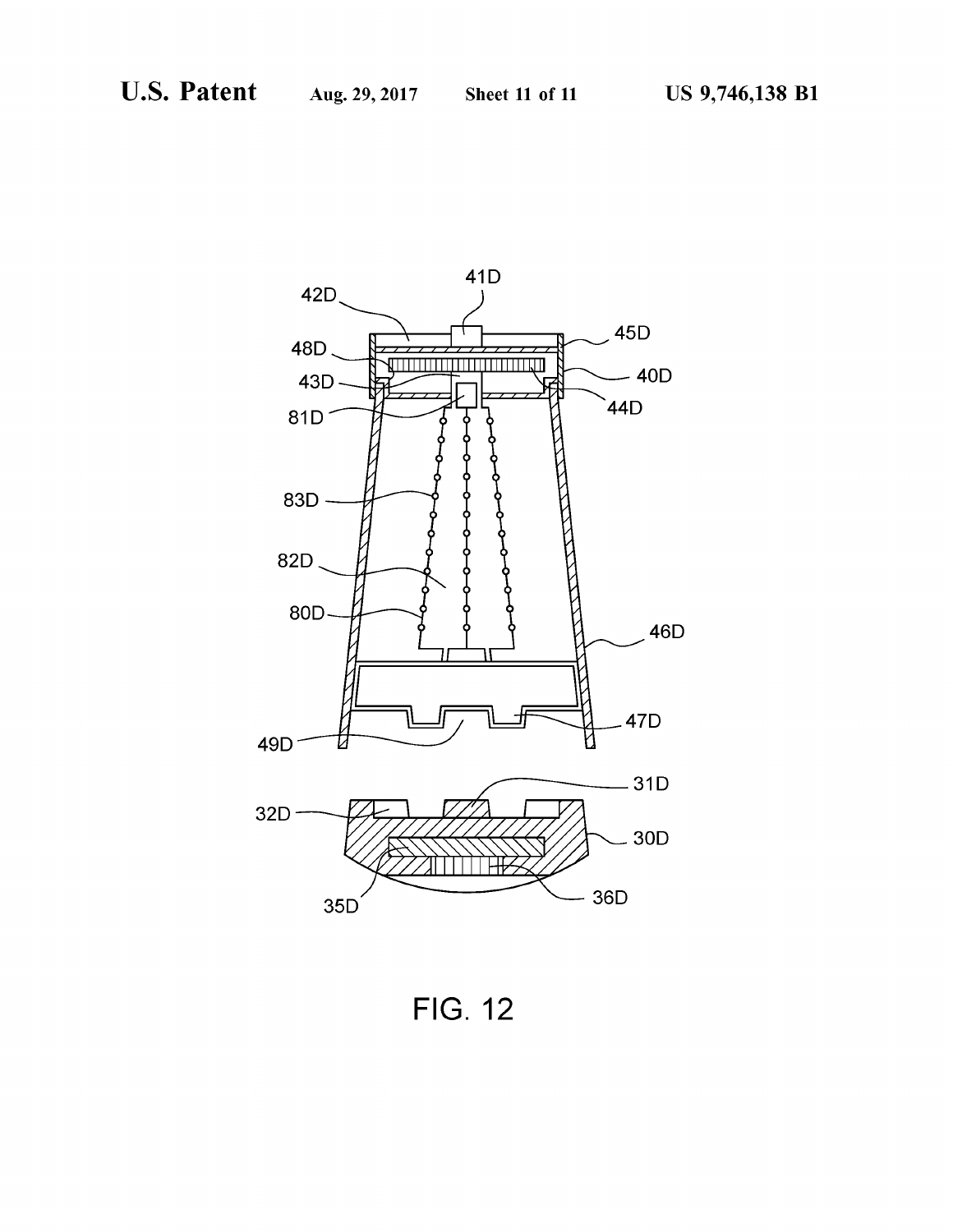identify the best option. Further, if a consumer installs a light <sup>15</sup> the light-emitting module may be configured with a conthat winds up being less than optimal, or if the consumer nector for a further module(s) to be co that winds up being less than optimal, or if the consumer nector for a further module(s) to be connected to the distal<br>makes changes to an installed light's environment that end of the light-emitting module, with the light makes changes to an installed light's environment that end of the light-emitting module, with the light-emitting<br>render the light less appropriate, there is little choice with component being placed on an exterior (e.g., r apparatus and replace it with a new one. While there are  $20$ <br>some modular lighting systems that allow for subsidiary BRIEF DESCRIPTION OF THE DRAWINGS some modular lighting systems that allow for subsidiary modules to be custom-selected by a user and that have parts

a user might wish to employ other items instead of or in module, and bulb.<br>addition to lighting such as a wireless communication node FIG. 2 is a functional block diagram of an embodiment of (e.g., Wi-Fi), speakers, camera (e.g., Wi-Fi), speakers, cameras, or sensors. In order to drive a base module utilizing USB-C functionality.<br>down costs, however, LED light manufacturers have largely FIG. 3 is a functional block diagram of an embodiment o standardized light tubes and circuit boards in ways that have 30 an ancillary module compatible with limited possible additional features (as well as service life). FIG. 2 and having Wi-Fi functionality. limited possible additional features (as well as service life). FIG. 2 and having Wi-Fi functionality.<br>While some products are available that allow electricity FIG. 4 is a functional block diagram of an embodiment of While some products are available that allow electricity from a conventional light receptacle to be used to power from a conventional light receptacle to be used to power a light-emitting module compatible with the modules of such items, they do not provide a seamless solution that FIGS. 2 and 3 and having light-emitting diodes. includes lighting and allows a consumer to readily undertake 35 FIG. 5 is a schematic view of an embodiment of a modular<br>post-installation replacement of parts of an apparatus includ-<br>lighting and ancillary component appar

A modular lighting and ancillary component apparatus FIG. 1, but with the modules connected and including a and system utilizes standard Universal Serial Bus (USB) light-emitting module having two ends with USB connecand system utilizes standard Universal Serial Bus (USB) light-emitting module having two ends with USB connec-<br>protocol and connections between modules so that different ions and a speaker module connected to the light-emi modules can be selected and installed by product providers and preferably also by consumers. The flexibility and interand preferably also by consumers. The flexibility and inter- $45$  FIG. 7 is a functional block diagram of an embodiment of changeability of USB connections frees consumers from the a base module having dimmer functionality proprietary connectors and limited products of existing FIG. 8 is a perspective view of an embodiment of a modular solutions. For example, a consumer may be modular lighting and ancillary component apparatus showmodular solutions. For example, a consumer may be modular lighting and ancillary component apparatus showunhappy with the color, color temperature, color rendering ing a connected base module, ancillary module, light-emitunhappy with the color, color temperature, color rendering ing a connected base module, ancillary module, light-emit-<br>index (CRI), intensity, beam angle, or other aspects of an 50 ting module, and bulb. index (CRI), intensity, beam angle, or other aspects of an 50 ting module, and bulb.<br>
installed light and wish to change it. In an embodiment, the FIG. 9 is a perspective view of the embodiment of FIG.<br>
user can simply rem

Likewise, in an embodiment, a consumer can install a of FIG. 8, showing a USB connector and structural connector module that includes (and/or has external USB connectors tion features of the light-emitting module. for attaching) Bluetooth, Wi-Fi, dimming, camera, sensor, FIG. 12 is a sectional view of a combination of four speaker, or other suitable features. This allows such items to modules consisting of a connected LED coupling m be powered from a location that may originally have been 60 LED module, and light guide module, and a camera module designed just for lighting, without the necessity of installing (unconnected). designed just for lighting, without the necessity of installing (unconnected).<br>
new electrical wiring .<br>
The USB-C protocol is preferably used, providing for the DETAILED DESCRIPTION

possibility of bidirectional functionality between connected<br>modules in a single location. Depending on the environment, 65 modules in a single location. Depending on the environment, 65 An embodiment of a modular lighting and ancillary<br>the bidirectionality may also permit communications to be component apparatus and system is a platform that c

MODULAR LIGHTING AND ANCILLARY modules at different locations (e.g., in different light recepcomponent appearance intelligently without the need for tacles) can coordinate intelligently without the need for wireless communications between them. The USB-Power FIELD OF THE DISCLOSURE Delivery (USB-PD) protocol may also be employed to<br>5 afford increased voltage (beyond the nominal 5 volts of prior The present invention relates to the provision and con-<br>USB protocols) so that a greater range of items can be

nection of lighting and other components, and in particular a module number of lighting and ancillary component apparatus and a module modules include a base module, system having Universal Serial Bus (USB) functionality.<br> substituted with an ancillary module having a different functionality (e.g., a camera, sensor, speaker, etc.). In There is a broad array of choices in lighting products, and another embodiment having a light-emitting module, the it can be difficult and time-consuming for a consumer to ancillary module may be omitted. In another embodi

which can be changed without replacing an entire apparatus,<br>they use proprietary connections.<br>Light receptacles are also often positioned in places where 25 unconnected base module, ancillary module, light-emitting<br>Light r unconnected base module, ancillary module, light-emitting

lighting and ancillary component apparatus similar to that of ing with a variety of non-lighting items.<br>
FIG. 1, but with the modules connected and including a<br>
second ancillary module having USB hub functionality.

sUMMARY OF THE DISCLOSURE FIG. 6 is a schematic view of an embodiment of a modular lighting and ancillary component apparatus similar to that of tions and a speaker module connected to the light-emitting module.

any standard light bulb receptacle (socket) into a USB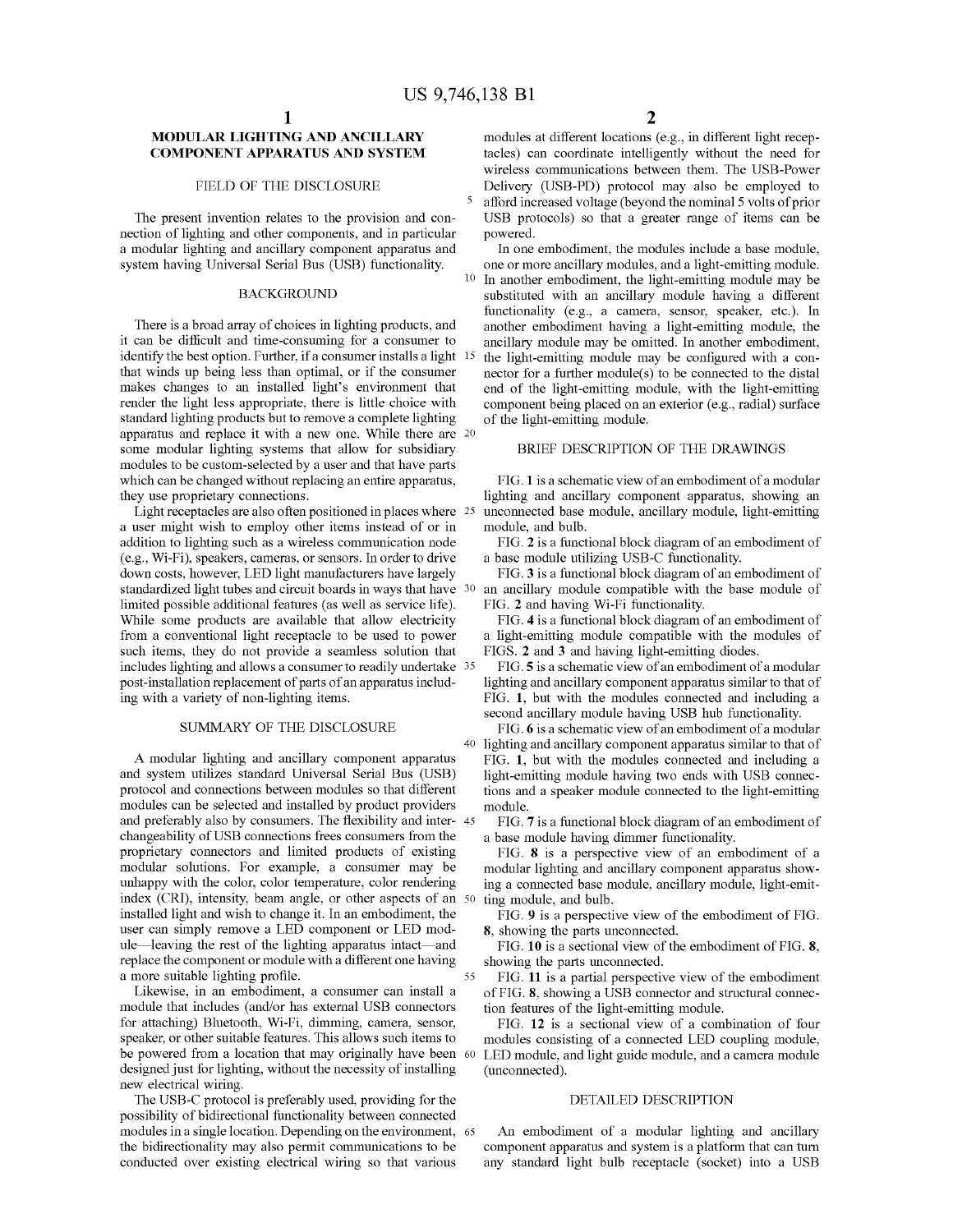devices to be installed as discrete modules using existing power supply  $24$ , and USB-C PHY circuitry 25. As the electrical infrastructure. The root of system is a base module, apparatus preferably meets the USB-PD specif which is a discrete module that plugs or screws into an existing light bulb (or other similar) socket, transforms the 5 existing light bulb (or other similar) socket, transforms the 5 connector 23 are each shown connected by two different existing power supply, establishes a USB-compliant appa-<br>lines, one being  $+5V$  for USB Vbus and the ot existing power supply, establishes a USB-compliant appa-<br>  $\frac{12V}{+20V}$  for USB-PD support. Current flow is limited to ratus. To enable bidirectional communication between mod-<br> $+12V/+20V$  for USB-PD support. Current flow is limited to<br>ules and potentially between apparatuses connected to sepa-<br> $3$  amps, but the higher voltages of USB-PD ules and potentially between apparatuses connected to sepa-<br>
a amps, but the higher voltages of USB-PD allow for the<br>
rate sockets, modules preferably meet the USB-C powering of devices with higher power requirements. rate specification, preferably further with USB-PD support so 10 FIG. 3 shows the functional design of an embodiment of that devices requiring more than 5 volts can be powered. an ancillary module 30 compatible with the ba

nectors, and preferably also have physical connectors that press-fit or interlock together. The system preferably allows modules to be "daisy-chained" in a customizable fashion so 15 that a user can replace and remove a module to better meet that a user can replace and remove a module to better meet module to join a local network, communicate with control-<br>existing needs or to meet new needs. Modules that can be lers, and/or send control information directly t existing needs or to meet new needs. Modules that can be lers, and/or send control information directly to LED bulbs incorporated may include one or more of an array of or other devices that are connected as part of the ap functionalities such as lighting (preferably LED), light 10.<br>guides, Wi-Fi, bluetooth, speakers, cameras, microphones, 20 FIG. 4 shows the functional design of an embodiment of<br>sensors, processing centers (e.g., AI), etc. sensors, processing centers (e.g., AI), etc. Each module may a light-emitting module  $40$  compatible with the modules  $20$  have one function, or multiple functions may be combined and  $30$  of FIGS. 2 and 3 and having ligh have one function, or multiple functions may be combined and 30 of FIGS. 2 and 3 and having light-emitting diodes in a single module. For example, a module having Wi-Fi (LEDs) 45. The light-emitting module 40 further compr in a single module. For example, a module having Wi-Fi (LEDs) 45. The light-emitting module 40 further comprises<br>functionality may also include a microphone and processing a USB connector 41, a microcontroller 43, and powe circuitry such that a user can communicate with the module 25 and provide instructions or information that may be used in and provide instructions or information that may be used in color-configurable LEDs 45 may be used, and dimming and home automation or programming, etc. Or a module pri-color-configuration (e.g., via a Wi-Fi link) may be s marily intended as a speaker may also include an LED for ported. Configuration settings are preferably retained<br>a better aesthetic. The ultimate mix of uses that a given user through power cycles (e.g., in non-volatile mem may adopt is essentially unlimited, but examples include 30 surround sound, security systems, home automation sys-<br>tems, and of course lighting. The advantages over prior ancillary component apparatus 10' similar to that of FIG. 1, means of implementing such functions may include signifi-<br>but with the modules connected and including an ancillary<br>cantly reduced initial cost and increased convenience of module 30' having Wi-Fi functionality and another installation for some functions, lower cost of replacement, 35 module 30" having USB hub functionality. The modular and an ability to rapidly and economically modernize and lighting and ancillary component apparatus 10' fu and an ability to rapidly and economically modernize and lighting and ancillary component apparatus 10 ' further com-<br>prises a power connector 21 (e.g., an A19 screw connector),

utilizes the USB protocol and connections between modules 40 that can be removed and replaced with other modules by a that can be removed and replaced with other modules by a as speakers 61, sensors 62 (e.g., for home automation), and user after installation. FIGS. 1-12 depict various modular a camera 63. The ancillary module  $30$ <sup>n</sup> pro user after installation. FIGS. 1-12 depict various modular a camera 63. The ancillary module 30" provides a USB<br>lighting and ancillary component apparatuses and parts compliant hub to connect external peripherals to the po thereof. One or more of such apparatuses together may, in an and Wi-Fi systems of the apparatus. The USB controller embodiment, form a modular lighting and ancillary compo- 45 preferably is USB-C and is aware of device pow embodiment, form a modular lighting and ancillary compo- 45 nent system.

Referring first to FIG. 1, an embodiment of a modular power to one or more ancillary devices in favor of lighting, lighting and ancillary component apparatus 10 is depicted or vice versa. The ancillary module 30" preferabl that includes a base module 20, ancillary module 30, light-<br>entiting module 40, and bulb 50, each being unconnected  $\overline{50}$  controller (not shown) via the Wi-Fi link. but connectable to each other. The base module 20 com-<br>pises a power connector 21 (e.g., a standard screw connectable incidency component apparatus 10A similar to that of FIG. 1, tor for an AC electrical lighting receptacle such as  $A19$ ), a including a power connector (e.g., a standard screw connec-<br>base module body 22, and a female USB connector 23. The tor) 21 and a base module body 22, but wit base module body 22, and a female USB connector 23. The tor 31 and a base module body 22, but with the modules ancillary module 30 comprises a male USB connector 31, 55 connected and including a light-emitting module 40A h ancillary module 30 comprises a male USB connector 31, 55 connected and including a light-emitting module 40A havancillary module body 32, and a female USB connector 33. The two ends each with a USB connection (not shown), ancillary module body 32, and a female USB connector 33. ing two ends each with a USB connection (not shown), an<br>The light-emitting module 40 comprises a male USB con-<br>ancillary module 30' having Wi-Fi functionality, and a The light-emitting module 40 comprises a male USB con-<br>necillary module 30' having Wi-Fi functionality, and an nector 41, light-emitting module body 42, and a diffuser 46 ancillary module 64 including a speaker connected t nector 41, light-emitting module body 42, and a diffuser 46 ancillary module 64 including a speaker connected to the over which bulb 50 can be seated. The USB connector light-emitting module 40A. As the light-emitting modu over which bulb 50 can be seated. The USB connector light-emitting module 40A. As the light-emitting module orientations could be the reverse of that depicted (i.e., males 60 40A is configured with USB connectors at each e orientations could be the reverse of that depicted (i.e., males 60 40A is configured with USB connectors at each end, it is switched with females and vice versa) or otherwise differ-<br>configured to emit light sideways throu switched with females and vice versa) or otherwise differ-<br>enfigured to emit light sideways through diffuser 46A and<br>ently arranged. Also, an adapter could be inserted into a bulb 50A. female USB connector that converts it to a male connector. In some circumstances it is possible to sense the proper-<br>The USB connectors (and those of the embodiments it is of the modified AC waveform produced by a conven-

described below) preferably meet the USB-C specification. 65 FIG. 2 shows the functional design of an embodiment of

4

adapter/hub and allow for customizable lights and other module 20 comprises USB connectors 21 and 23, a DC devices to be installed as discrete modules using existing power supply 24, and USB-C PHY circuitry 25. As the apparatus preferably meets the USB-PD specification, the DC power supply 24, USB-C PHY circuitry 25, and USB

that devices requiring more than 5 volts can be powered. an ancillary module 30 compatible with the base module 20<br>The modules are electrically connected with USB con-<br>of FIG. 2 and having Wi-Fi functionality. The ancillar of FIG. 2 and having Wi-Fi functionality. The ancillary module 30 comprises USB connectors 31 and 33 and USB-C PHY circuitry 34, and a microcontroller 35 and Wi-Fi-<br>interface 36. Such an ancillary module 30 may allow the or other devices that are connected as part of the apparatus

through power cycles (e.g., in non-volatile memory), and simple on/off control is preferably also supported.

A modular lighting and ancillary component apparatus a base module body 22, a light emitting module 40 and and system according to an embodiment of the invention diffuser 46 and bulb 50. External ancillary components can diffuser 46 and bulb 50. External ancillary components can (as shown) be connected to the ancillary module 30", such compliant hub to connect external peripherals to the power nent system. The sumption and may for example be configured to reduce

ties of the modified AC waveform produced by a conventional residential light dimmer, and control the brightness of FIG. 2 shows the functional design of an embodiment of a digital bulb accordingly. These common dimmers are built a base module 20 utilizing USB-C functionality. The base around a triac, which gates each cycle of the AC wa around a triac, which gates each cycle of the AC waveform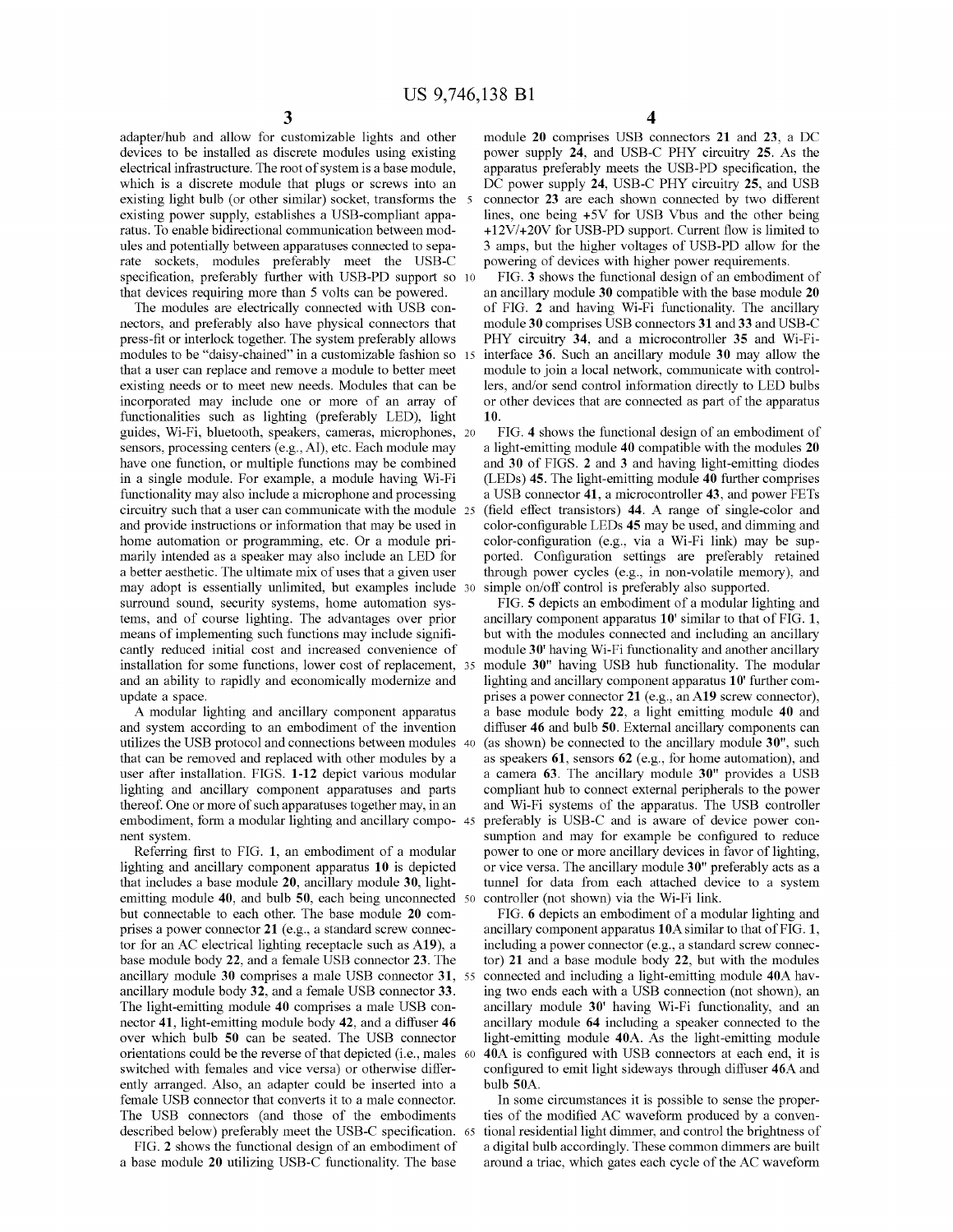load. (The technique is similar to pulse-width modulation polymer, includes a male press-fit connector 47D and a<br>for DC circuits). In an embodiment, the dimming technique female USB connector 49D. The camera module 30D for DC circuits). In an embodiment, the dimming technique female USB connector 49D. The camera module 30D widely used in LED bulbs of analyzing the incoming AC includes a male USB connector 31D and a female press-fit widely used in LED bulbs of analyzing the incoming AC includes a male USB connector 31D and a female press-fit waveform to detect properties of the wave shape and pro- 5 connector 32D, camera circuitry 35D, and camera sens waveform to detect properties of the wave shape and pro- $5$  connector 32D, camera circuitry 35D, and camera sensor duce an appropriate scaling value can be employed. FIG.  $7$  36D. duce an appropriate scaling value can be employed. FIG. 7 36D.<br>
shows the functional design of an embodiment of a base Using various modules, a user can for example build up<br>
module 20B having dimmer functionality. The bas nector 23, a DC power supply 24, USB-C PHY circuitry 25, 10 a microcontroller 71, and an AC waveform detector 70. The a microcontroller 71, and an AC waveform detector 70. The example, for a bedside lamp, a user may decide to combine microcontroller 71 is preferably configured so that the a base module with a USB hub module (e.g., for cha microcontroller 71 is preferably configured so that the a base module with a USB hub module (e.g., for charging dimmer is partially on before the bulb control circuitry devices like a smartphone), add a speaker module (e.g powers up, and to ensure sufficient power is available for the listen to music while going to sleep), and a Wi-Fi module LED before it is illuminated. (LED lighting requiring a 15 with circuitry that can turn the speaker o fraction of the power of conventional incandescent bulbs, and finally a light-emitting (e.g., LED) module, a light guide however, the latter condition would be satisfied for most of module, and a bulb.

Referring to FIGS. 8-11, another embodiment of a modular lighting and ancillary component apparatus  $10C$  is 20 departing from the scope of the invention, which is defined shown. In FIG. 8, the base module  $20C$ , ancillary module solely by the appended claims. 30C, light-emitting module 40C, and bulb 50C are shown What is claimed is:<br>
connected. The base module 20C in this embodiment 1. A modular lighting and ancillary component apparatus, includes a power connector 21C (e.g., a standard screw comprising:<br>connector), a base module body 22C, and a status light  $25$  a) a base module including USB circuitry and having a connector), a base module body 22C, and a status light 25 a) a base module including USB circuitry and having a indicator 26 that may be lit by an internal LED or LEDs of first end and a second end, the first end of the ba indicator 26 that may be lit by an internal LED or LEDs of different colors.

can be seen that the base module 20C also includes a male press-fit connector 28 having nubs 29 and a female USB 30 and having a first end and a second end, the first end of connector 23C. Any other suitable type of physical connect-<br>the ancillary module having a USB connector co connector 23C. Any other suitable type of physical connec-<br>tor can be used (e.g., a threaded a locking ring, etc.) in place able to the USB connector of the base, and the second tor can be used (e.g., a threaded a locking ring, etc.) in place able to the USB connector of the base, and the second of the press-fit connector 28 as long it prevents rotation of end of the ancillary module including a U of the press-fit connector 28 as long it prevents rotation of the USB connector 23C of the base module 20C with respect to the USB connector 31C of the ancillary module 30C (or 35 having a first end and a second end, the first end of the other module) when the two are connected. As seen in FIG. light-emitting module having a USB connector c other module) when the two are connected. As seen in FIG. light-emitting module having a USB connector con-<br>10, the base module 20C further includes USB-C PHY nectable to the USB connector of the second end of the

In this embodiment the ancillary module 30C comprises ing a light-emitting component;<br>
female press-fit connector 79, a microphone 37, a male 40 wherein an ancillary module comprises a hub module a female press-fit connector 79, a microphone 37, a male 40 wherein an ancillary module comprises a hub module press-fit connector 38 having nubs 39, and a female USB having USB circuitry and one or more external USB press-fit connector 38 having nubs 39, and a female USB having USB circuitry and one or more external USB connector 33C. Referring to FIG. 10, the ancillary module connectors on an external surface of the ancillary 30 Calso includes Wi-Fi circuitry and transceiver/USB-C<br>
The modular lighting and ancillary component appa-<br>
2. The modular lighting and ancillary component appa-

prises two discrete parts: first, a light-emitting module body connectors of the base module, ancillary module, and light-<br>42C including a silicone outer coating 47, a male USB emitting module meet a USB-C specification. connector 41C, a female press-fit connector  $51$  (seen best in 3. The modular lighting and ancillary component appared  $1$ ,  $1$ ,  $1$ ) configured to engage the male press-fit connectors ratus of claim 1, wherein the USB ci FIG. 11) configured to engage the male press-fit connectors ratus of claim 1, wherein the USB circuitry of one or more 28 and 38 of the ancillary module 30C and base module 20C, 50 modules in the modular lighting and ancil **28** and 38 of the ancillary module 30C and base module  $20C$ ,  $50$  a female press-fit connector **48**, and a female USB connector a female press-fit connector 48, and a female USB connector apparatus supports a USB Power Delivery (PD) specifica-<br>49; and second, a LED circuit board 80 having a male USB tion. connector 81 and LEDs 82. The open end of the diffuser 46C 4. The modular lighting and ancillary component appapares fits into female press-fit connector 48 and the open end ratus of claim 1, wherein the base module includ

of an LED coupling module  $40D$ , an LED module  $80D$ , a  $\overline{5}$ . A modular lighting and ancillary component apparatus light guide module 46D, and a camera module 30D. The comprising:<br>LED coupling module 40D includes a male USB connector a) a base module including USB circuitry and having a LED coupling module 40D includes a male USB connector a ) a base module including USB circuitry and having a 41D and female press-fit connector 42D, a female USB 60 first end and a second end, the first end of the base 41D and female press-fit connector 42D, a female USB 60 first end and a second end, the first end of the base<br>connector 43D and female press-fit connector 48D config-<br>module including a power connector, and the second connector 43D and female press-fit connector 48D config-<br>ured to receive the end of light guide module 46D, USB and of the base module having a USB connector; ured to receive the end of light guide module 46D, USB end of the base module having a USB connector;<br>circuitry 44D, and an outer silicone coating 45D. The LED b) at least one ancillary module including USB circuitry circuitry 44D, and an outer silicone coating 45D. The LED b at least one ancillary module including USB circuitry module 80D includes a male USB connector 81D, an LED and having a first end and a second end, the first end module 80D includes a male USB connector 81D, an LED and having a first end and a second end, the first end of circuit board 82D and LEDs 83D. In this embodiment, the 65 the ancillary module having a USB connector connectcircuit board 82D and LEDs 83D. In this embodiment, the 65 the ancillary module having a USB connector connect-<br>LED module 80D and the light guide module 46D connect able to the USB connector of the base, and the second LED module 80D and the light guide module 46D connect able to the USB connector of the base, and the second to the distal end of the LED coupling module 40D. The light end of the ancillary module including a USB connector; to the distal end of the LED coupling module 40D. The light

by a voltage threshold to vary the power transferred to the guide module 46D, which may be made of a suitable load. (The technique is similar to pulse-width modulation polymer, includes a male press-fit connector 47D and a

may change modules to readily adjust the lightbulb's characteristics without replacing the entire apparatus. As another devices like a smartphone), add a speaker module (e.g., to

the dimmer's potential operating range). Those in the art will understand that a number of varia-<br>Referring to FIGS. 8-11, another embodiment of a modu-<br>tions may be made in the disclosed embodiments, all without

- different colors.<br>
With the parts shown disconnected in FIGS. 9 and 10 it and of the base module having a USB connector; end of the base module having a USB connector;<br>b) at least one ancillary module including USB circuitry
	-
- c) a light-emitting module including USB circuitry and having a first end and a second end, the first end of the 10 circuitry 25C. The base module 20C further includes use module, and the light-emitting module includ-<br>
10 In this embodiment the ancillary module 30C comprises<br>
10 In this embodiment the ancillary module 30C comprises
	-

The light-emitting module 40C of this embodiment com-45 ratus of claim 1, wherein the USB circuitry and the USB prises two discrete parts: first, a light-emitting module body connectors of the base module, ancillary module

ratus of claim 1, wherein the base module includes a DC 55 power supply and the power connector is configured to mate of the bulb 50C press fits over silicone outer coating 47. 55 power supply and the power connector is configured FIG. 12 depicts a combination of four modules consisting with a conventional AC electric lighting receptacle.

- 
-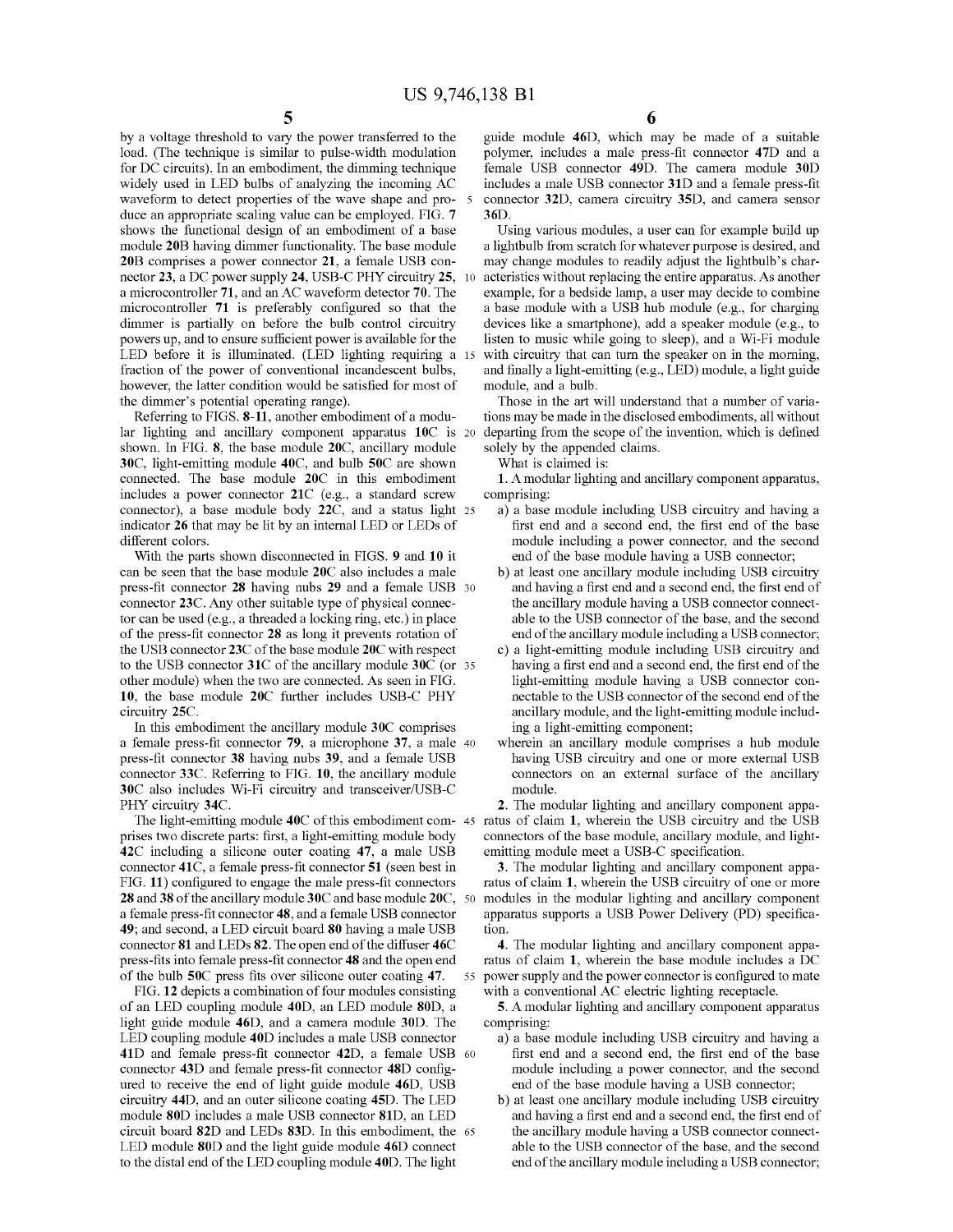- having a first end and a second end, the first end of the apparatus a USB connector contribution is a USB connector contribution
- wherein an ancillary module includes a wireless local area network transceiver.

6. The modular lighting and ancillary component apparation of equal to the USD including USB circuitry and having a ratus of claim 5, wherein the USB circuitry and the USB <sup>10</sup> a ) a base module including USB circuitry and having a connectors of the base module, ancillary module, and light-<br>that including including a second end, the fir

connectors of the base module, ancillary module, and light-<br>emitting module meet a USB-C specification.<br>
7. The modular lighting and ancillary component apparent of the base module including a power connector, and the seco

ratus of claim 5, wherein the base module includes a DC 20 having a first end and a second end, the first end of the power supply and the power connector is configured to mate light-emitting module having a USB connector c power supply and the power connector is configured to mate with a conventional AC electric lighting receptacle.

9. A modular lighting and ancillary component apparatus comprising:

- a) a base module including USB circuitry and having a 25 wherein the light-emitting module includes an exterior first end and a second end, the first end of the base surface between the first and second ends of the light-
- b) at least one ancillary module including USB circuitry 16. The modular lighting and ancillary component appa-
- end of the ancillary module including a USB connector; nent comprises one or more of: a light guide, a light diffuser,<br>c) a light-emitting module including USB circuitry and a heat dissipation component.<br>having a first end
- light-emitting module body being coterminous with the 19. The modular lighting and ancillary component appaa second side, the first side of the LED circuit board comprising:<br>including a USB connector and the second side of the  $50$  a) a base module including USB circuitry and having a

10. The modular lighting and ancillary component appa-<br>us of claim 9, further comprising a light treatment com-<br>end of the base module having a USB connector; ratus of claim 9, further comprising a light treatment com-<br>
ponent connectable to the modular lighting and ancillary b) at least one ancillary module including USB circuitry ponent connectable to the modular lighting and ancillary b) at least one ancillary module including USB circuitry<br>component apparatus, wherein the light treatment compo- 55 and having a first end and a second end, the firs component apparatus, wherein the light treatment compo- 55 and having a first end and a second end, the first end of nent comprises one or more of: a light guide, a light diffuser, the ancillary module having a USB connect nent comprises one or more of: a light guide, a light diffuser, a bulb, and a heat dissipation component.

11. The modular lighting and ancillary component appa end of the ancillary module including a USB connector;<br>
us of claim 9, wherein the light-emitting module body c) a light-emitting module including USB circuitry and ratus of claim 9, wherein the light-emitting module body c) a light-emitting module including USB circuitry and<br>includes USB circuitry and the LED connector is a USB 60 having a first end and a second end, the first end of includes USB circuitry and the LED connector is a USB  $60$  connector.

12. The modular lighting and ancillary component appa nectable to the USB connector of the second end of the us of claim 9, wherein the USB circuitry and the USB ancillary module, and the light-emitting module includratus of claim 9, wherein the USB circuitry and the USB ancillary module, and the light-<br>connectors of the base module, ancillary module, and light-<br>ing a light-emitting component; connectors of the base module, ancillary module, and light-emitting module meet a USB-C specification.

ratus of claim 9, wherein the USB circuitry of one or more

c) a light-emitting module including USB circuitry and modules in the modular lighting and ancillary component having a first end and a second end, the first end of the apparatus supports a USB Power Delivery (PD) specific

nectable to the USB connector of the second end of the **14**. The modular lighting and ancillary component apparancillary module, and the light-emitting module include 5 ratus of claim 9, wherein the base module includes a ing a light-emitting component;<br>herein an ancillary module includes a wireless local area with a conventional AC electric lighting receptacle.

15. A modular lighting and ancillary component apparatus comprising:

- 
- tion.<br> **8.** The modular lighting and ancillary component appa-<br> **8.** The modular lighting and ancillary component appa-<br> **9.** a light-emitting module including USB circuitry and
	- c) a light-emitting module including USB circuitry and nectable to the USB connector of the second end of the ancillary module, and the light-emitting module including a light-emitting component;<br>wherein the light-emitting module includes an exterior
	- first end and the first end and the first end of the base surface between the first and of the base module having a USB connector; and the exterior surface of the light-emitting module.

and having a first end and a second end, the first end of  $30$  ratus of claim 15, further comprising a light treatment the ancillary module having a USB connector connect-<br>able to the modular lighting and ancillary<br>able to the USB connector of the base, and the second<br>component apparatus, wherein the light treatment compo-

light-emitting module having a USB connector con-<br>nector of the second end of the connectors of the base module, ancillary module, and light-<br>the use of the base module, ancillary module, and light-

ancillary module, and the light-emitting module includ-<br>ing a light-emitting component;<br>**18.** The modular lighting and ancillary component appa-<br>herein the light-emitting module includes one or more 40 ratus of claim 15, w wherein the light-emitting module includes one or more 40 ratus of claim 15, wherein the USB circuitry of one or more light-<br>light-emitting diodes ('LEDs'), and wherein the light-<br>modules in the modular lighting and ancill emitting module includes a light-emitting module body apparatus supports a USB Power Delivery (PD) specifica-<br>having a first end and a second end, the first end of the tion.

first end of the light-emitting module, and the second 45 ratus of claim 15, wherein the base module includes a DC end of the light-emitting module body including a LED power supply and the power connector is configured to end of the light-emitting module body including a LED power supply and the power connector is configured to mate<br>connector, and wherein the light-emitting module fur-<br>with a conventional AC electric lighting receptacle.

ther includes a LED circuit board having a first side and **20.** A modular lighting and ancillary component apparatus a second side, the first side of the LED circuit board comprising:

- including a USB connector and the second side of the 50 a ) a base module including USB circuitry and having a<br>LED circuit board including the one or more LEDs. first end and a second end, the first end of the base
	- able to the USB connector of the base, and the second end of the ancillary module including a USB connector;
	- light-emitting module having a USB connector connectable to the USB connector of the second end of the
- 65 wherein the apparatus includes two or more ancillary modules one or more of which includes USB circuitry 13. The modular lighting and ancillary component appa modules one or more of which includes USB circuitry and has a first end and a second end each having a USB circuitry of one or more